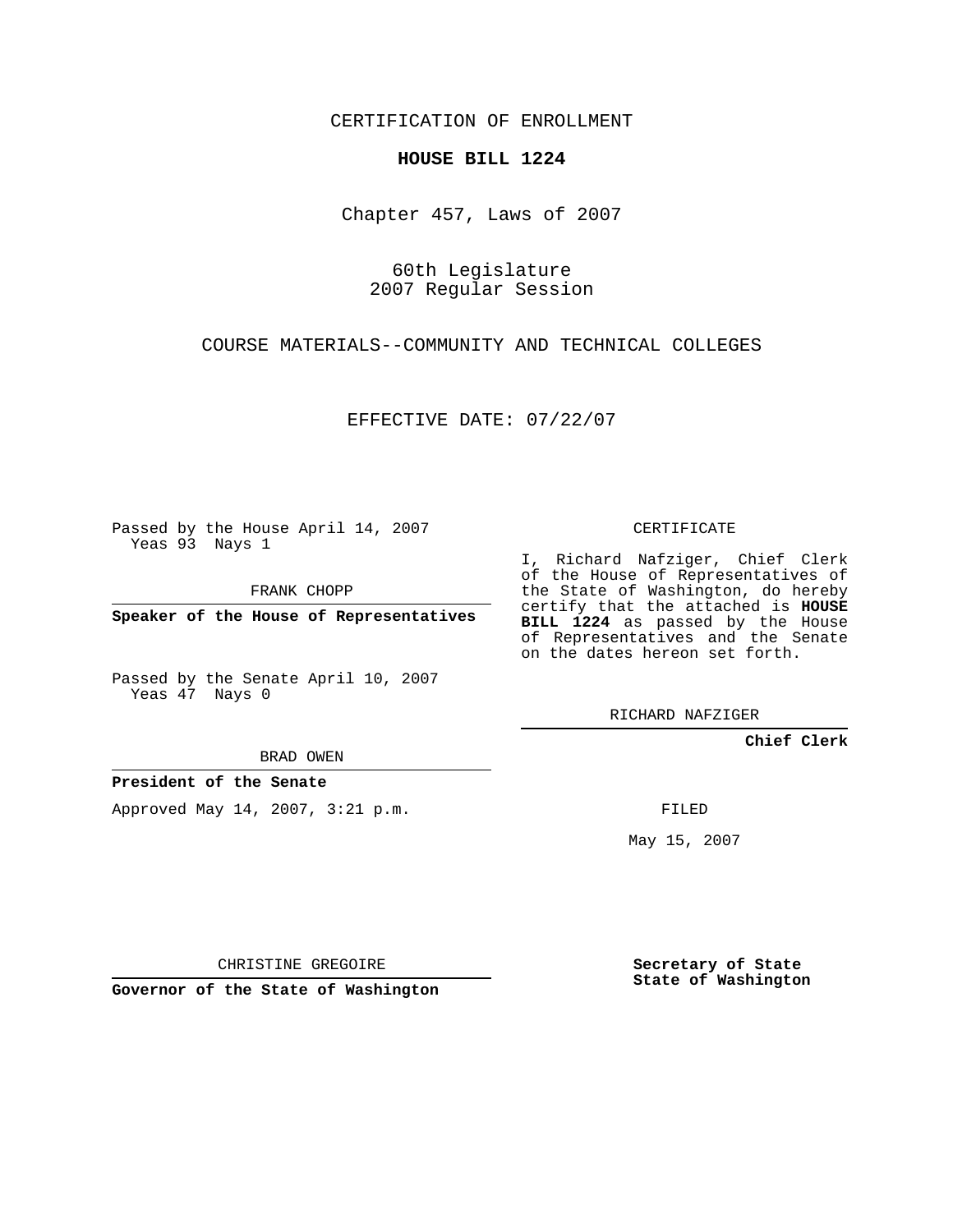## **HOUSE BILL 1224** \_\_\_\_\_\_\_\_\_\_\_\_\_\_\_\_\_\_\_\_\_\_\_\_\_\_\_\_\_\_\_\_\_\_\_\_\_\_\_\_\_\_\_\_\_

\_\_\_\_\_\_\_\_\_\_\_\_\_\_\_\_\_\_\_\_\_\_\_\_\_\_\_\_\_\_\_\_\_\_\_\_\_\_\_\_\_\_\_\_\_

## AS AMENDED BY THE SENATE

Passed Legislature - 2007 Regular Session

**State of Washington 60th Legislature 2007 Regular Session**

**By** Representatives Kelley, Sells, Pedersen, Fromhold, Ormsby, Hasegawa, Upthegrove and Skinner

Read first time . Referred to .

 1 AN ACT Relating to cost savings on course materials for students at 2 community and technical colleges; and amending RCW 28B.10.590.

3 BE IT ENACTED BY THE LEGISLATURE OF THE STATE OF WASHINGTON:

 4 **Sec. 1.** RCW 28B.10.590 and 2006 c 81 s 2 are each amended to read 5 as follows:

 $(1)$  The boards of regents of the state universities  $((and))$ , the boards of trustees of the regional universities and The Evergreen State College, and the boards of trustees of each community and technical 9 college district, in collaboration with affiliated bookstores and 10 student and faculty representatives, shall adopt rules requiring that: (a) Affiliated bookstores:

 (i) Provide students the option of purchasing materials that are unbundled when possible, disclose to faculty and staff the costs to students of purchasing materials, and disclose publicly how new editions vary from previous editions;

16 (ii) Actively promote and publicize book buy-back programs; and

17 (iii) Disclose retail costs for course materials on a per course 18 basis to faculty and staff and make this information publicly 19 available; and